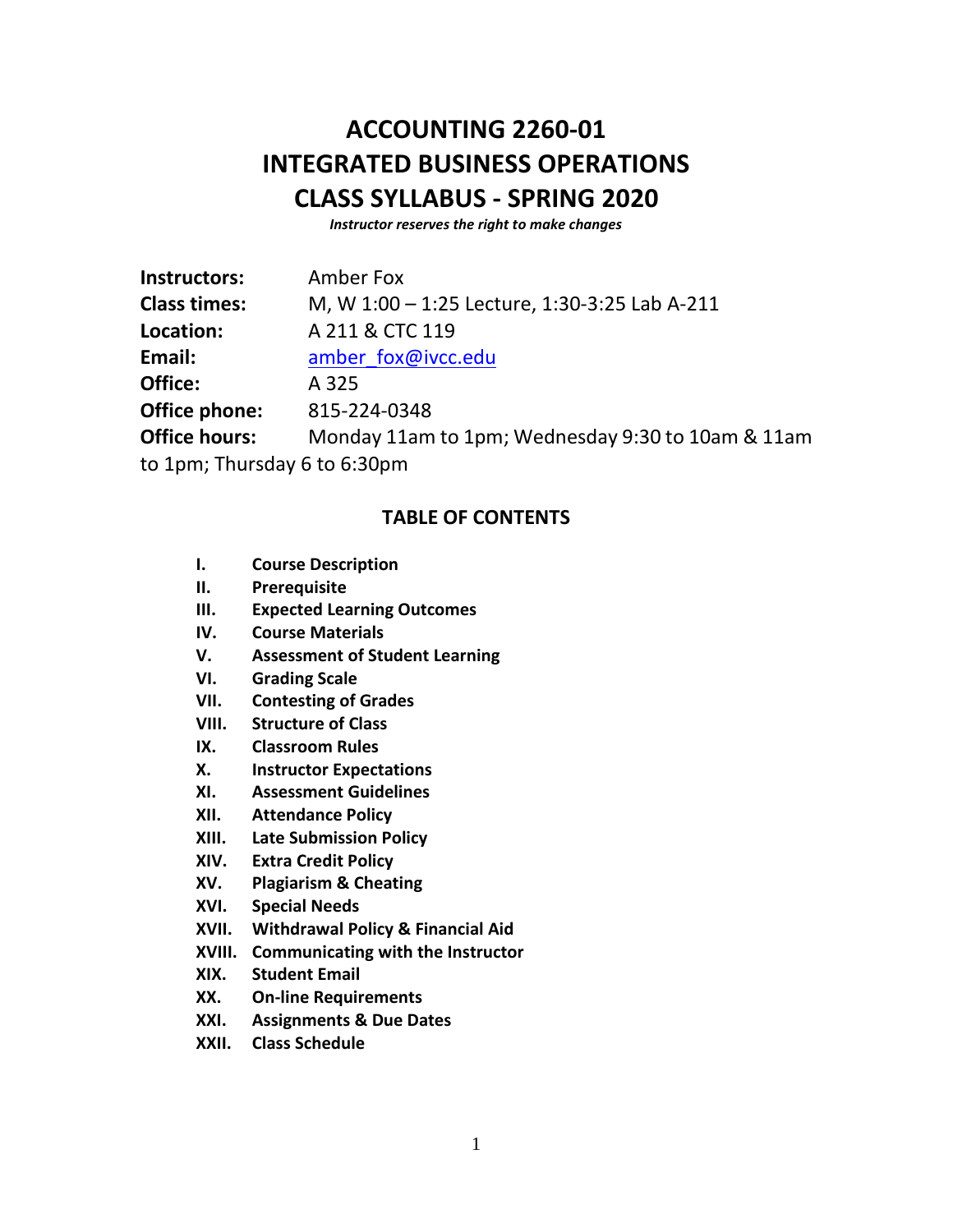## **I. COURSE DESCRIPTION**

BUS 2260 is a challenging and exciting capstone course designed to integrate the knowledge learned in previous business courses. Unlike courses that focus on specific functional areas such as accounting, marketing, and business management, this course explores how these disciplines and others work in harmony to contribute to the success of an organization. The role of strategic management in directing and coordinating the business process will be explored. An online simulation will be employed that will have student teams manage a business in direct competition with other teams. Student teams will also form companies with other students from other disciplines such as engineering to produce and sell a product on the IVCC campus. The focus in this class will be on working together in a team to develop a management strategy that will guide all decisions and company operations in a direction that will maximize resources effectively in a competitive environment.

## **II. PREREQUISITE**

Sophomore Standing

## **III. EXPECTED LEARNING OUTCOMES**

- 1) Students will learn to solve problems in a team setting.
- 2) Students will improve oral communication skills at the interpersonal level through team interaction.
- 3) Students will develop oral communication skills in a business simulated setting.
- 4) Students will improve written communication skills as they prepare meeting summaries, business management papers, and various required reports such as budgets and marketing plans.
- 5) Students will improve their understanding of how their area of study relates to the other components of an industrial business.
- 6) Students will have the opportunity to use and improve skills they are learning in their area of specialization. Through participation in this capstone experience, students and faculty have the opportunity to assess the student's skills at the end of the two-year program of study.

## **IV. COURSE MATERIALS**

BizCafe, Interpretive Simulations (computer access card)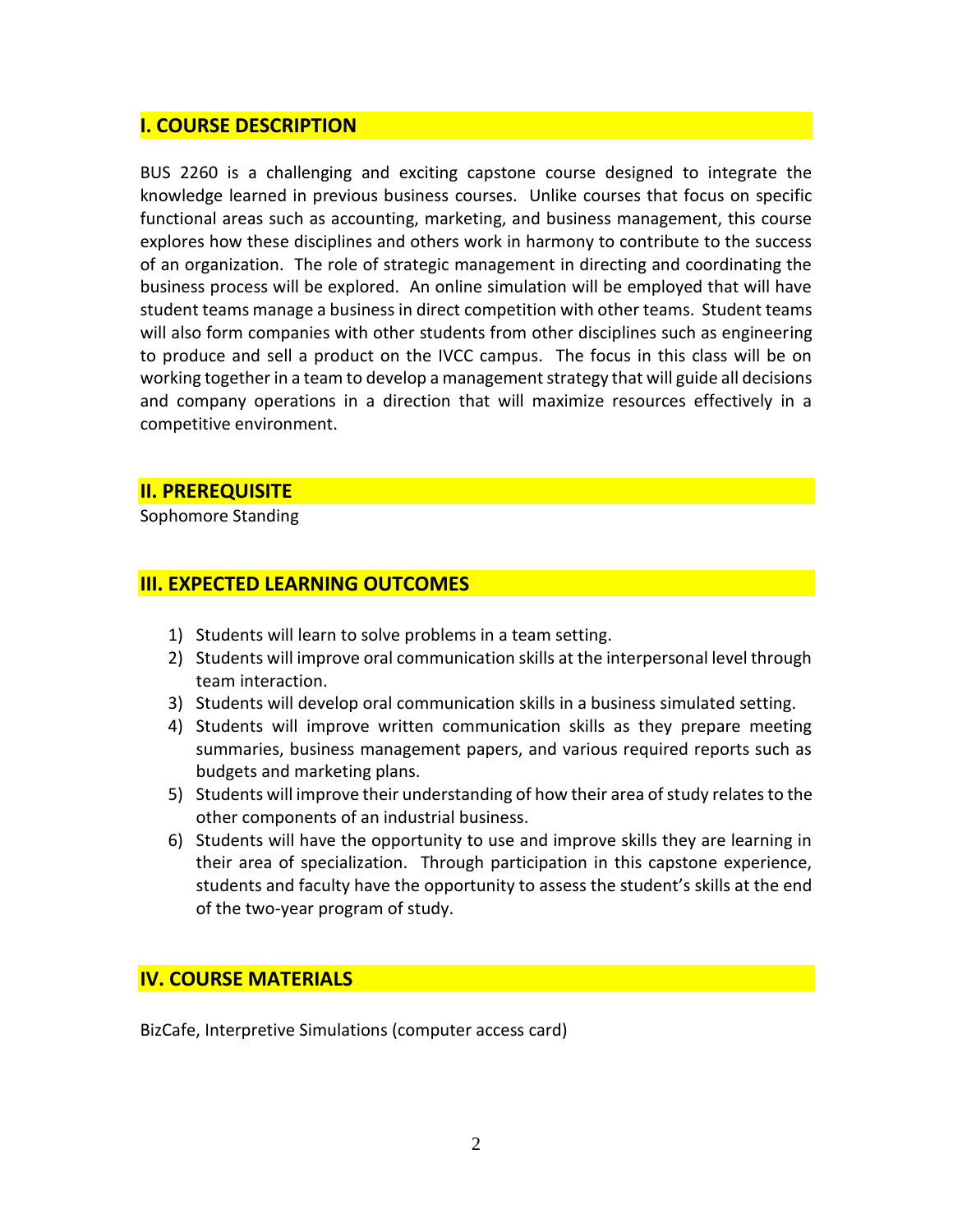## **V. ASSESSMENT OF STUDENT LEARNING**

| BizCafe Company performance on scoring measures | 100 points |
|-------------------------------------------------|------------|
| <b>BizCafe Company presentation</b>             | 60 points  |
| BizCafe Quizzes (2)                             | 40 points  |
| Sub Total                                       | 200 points |
| MIMIC Project/Fair/Participation                | 200 points |
| <b>MIMIC Business presentation</b>              | 60 points  |
| MIMIC Company weekly reports                    | 78 points  |
| <b>MIMIC Company budget</b>                     | 50 points  |
| MIMIC peer evaluation                           | 100 points |
| Sub Total                                       | 488 points |
| <b>Class Attendance</b>                         | 200 points |
| <b>Grand Total</b>                              | 888 points |

## **VI. GRADING SCALE**

| 90% - 100% | $(799 - 888)$ pts | А  |
|------------|-------------------|----|
| 80% - 89%  | $(710 - 798)$ pts | B  |
| 70% - 79%  | $(622 - 709)$ pts | C  |
| 60% - 69%  | $(533 - 622)$ pts | D  |
| $<60\%$    | < 532             | Е. |

*The instructor reserves the right to apply a class curve to points awarded. The final grade is based on points, not percentages!*

## **VII. CONTESTING OF GRADES**

Any student wishing to contest a grade for any assignment **must do so within 48 hours of the posting of the grade on Blackboard – days when the college is closed do not count**. All grades after this time are final and not subject to change!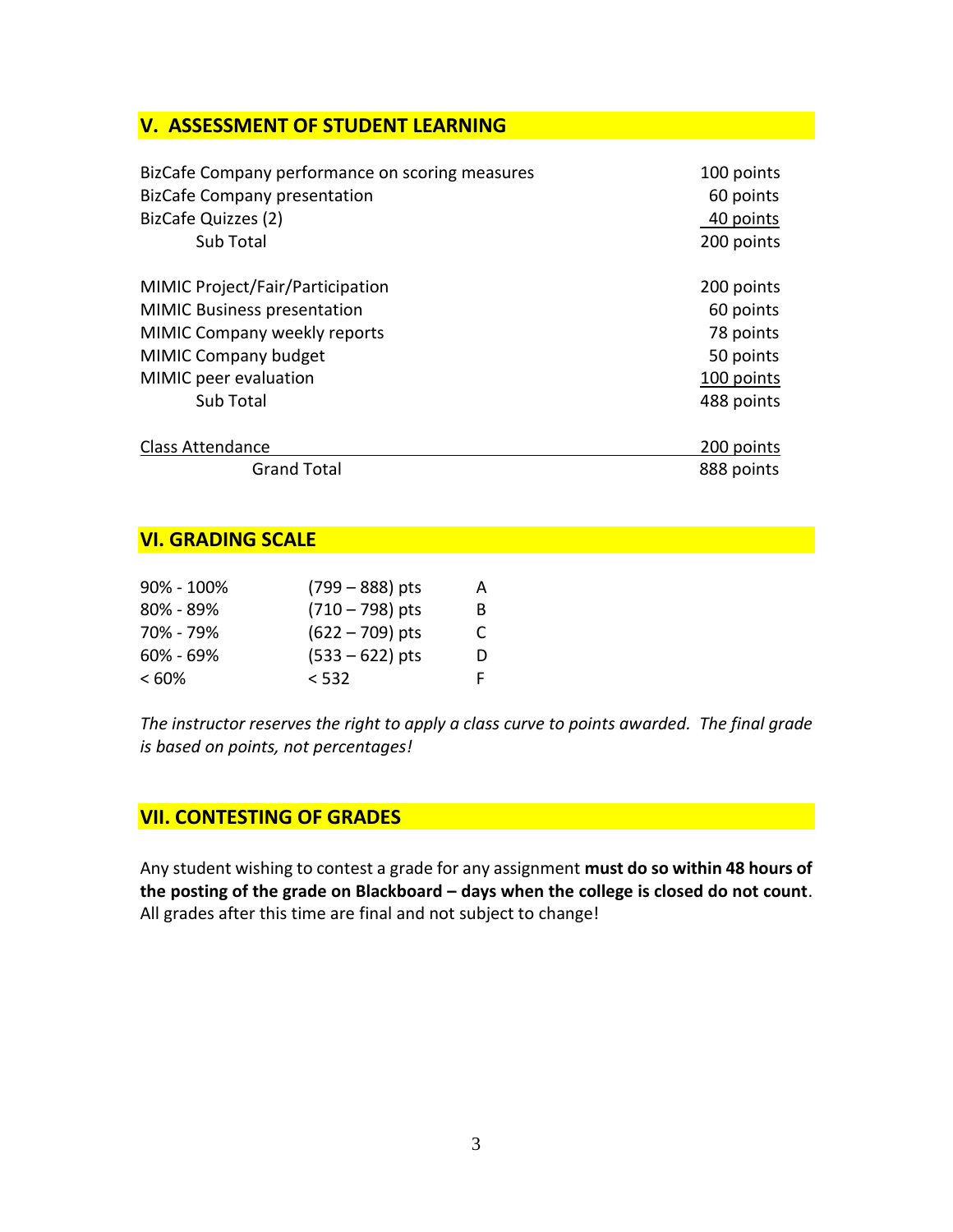## **VIII. STRUCTURE OF THE CLASS**

Each class is split between a lecture portion from 1:00 – 1:25 and a lab portion from 1:30 – 3:25. For the first half of the semester we will be spending Mondays working on the BIZCAFE simulation game throughout the entire class. Wednesdays will be devoted to the MIMIC portion of the class and as such we may be meeting in the CTC building. During the second half of the semester we will be devoting both days to your MIMIC project with days set aside for your Simulation Presentation, and Business Presentation. As you can imagine, the schedule is a bit flexible since we will have to coordinate some of our activities with the CAD students. The class schedule below is *tentative and subject to change*. Any changes made will be announced in class and postings made to Blackboard.

## **IX. CLASSROOM RULES**

A few rules for the classroom are;

- 1) All cell phones are to be turned OFF and PUT AWAY during class.
- 2) Professionalism Professionalism is an important part of the business world and is demanded of those who choose accounting as their career. Part of the learning process involves understanding what is expected of you in class including your behavior and attitudes toward your instructor and fellow students. As part of this class you will be required to be respectful of others, to show courtesy, and to conduct yourself in a professional manner.
- 3) Promptness You are expected to be in class ON TIME. If you arrive late it can be a distraction to others in class. I reserve the right to ask you to leave if you continue to arrive late for class.

## **X. INSTRUCTOR EXPECTATIONS**

BUS 2260 is most likely different from what you have experienced during your time at IVCC. This class is designed to "mimic" some of the functions that you will experience in the business world. While it is impossible to completely duplicate such a setting here on campus, I do want to stress some very important points. It is my intention to simulate a real business environment as much as possible and therefore my expectations for your behavior in this class are somewhat different than in a typical class. I will be observing your behavior as I would as a supervisor in the real world so in regards to the professionalism requirement as outlined in the grading criteria above, I will be assessing you as follows;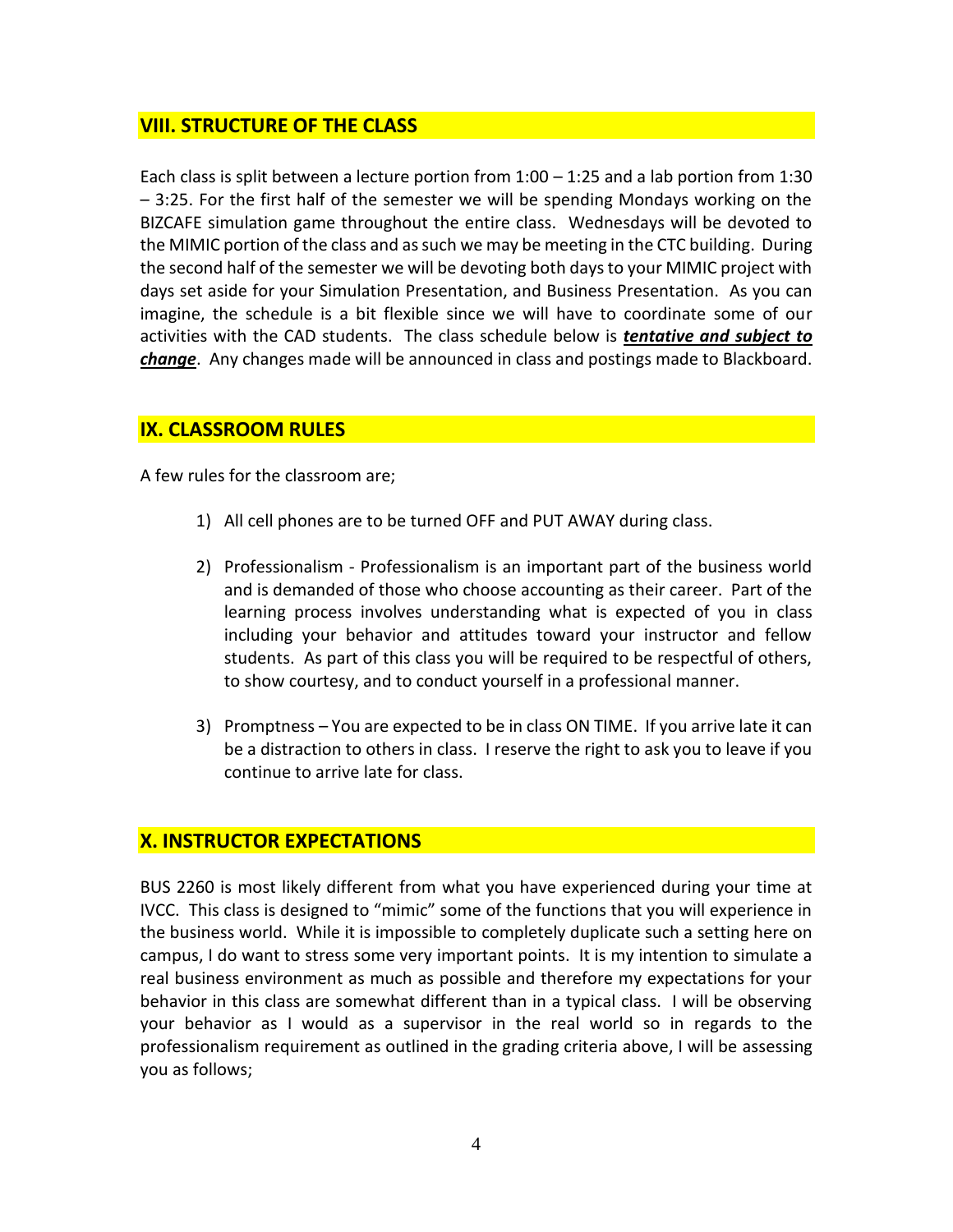- 1) I will be taking attendance at each class meeting, both BIZCAFE and MIMIC. You are expected to be **on time**. If you arrive after I have taken attendance at the beginning of class it will count as an absence, no excuses!
- 2) You will be required to work on teams with both your fellow business students and with electronic and engineering students in the MIMIC project. I expect you all to work together in a professional and constructive manner at all times. I expect you to resolve your team/company problems using your interpersonal skills. While I am not opposed to acting as a mediator along with Mrs. Data in situations that are legitimate roadblocks, I am NOT here to resolve PERSONAL problems.
- 3) There are certain days that I expect you to come to class dressed in business casual attire. The rules for the class concerning this are; (1) business casual only on all Wednesday's which are MIMIC days, (2) business casual on each of the 3 presentations required in this class – BIZCAFE simulation presentation, Business presentation, and (3) at the MIMIC Fair. The only exception to requirement 3 is that business casual is not required on BIZCAFE Mondays, or any of the identified "MIMIC production days" as outlined in the Class Schedule.

## **XI. ASSESSMENT GUIDELINES**

## **BIZCAFE – Company Performance**

This requirement accounts for 11% of your overall grade.

You will receive a separate email from Interpretive Solutions providing you with your username and password. During the first week of class it is your responsibility to ensure you can access this site and are comfortable navigating it. You must also spend some time reading the case study to familiarize yourself with this simulation. This simulation will put you in competitive competition with your classmates to see who can successfully run a coffee shop. **This class is designed like the real world** and as such your grade will depend in part on how you perform against your competitors. There will be weekly decisions to be made and completed per the assignment schedule. Any decisions that are not made on time will negatively impact the success of your project.

The BIZCAFE company performance requirement will be measured and graded by the BIZCAFE software automatically based on the grading criteria of 6 major areas; (1) Average Purchase Variance 2.5%, (2) Brand Awareness 5%, (3) Customer Satisfaction 30%, (4) Capacity Utilization 2.5%, (5) Revenue 20%, and 6) Cumulative Net Income 40%. Each of these 6 categories is combined to give you a Weighted Score out of 100. Your final weighted score will be your grade for the simulation.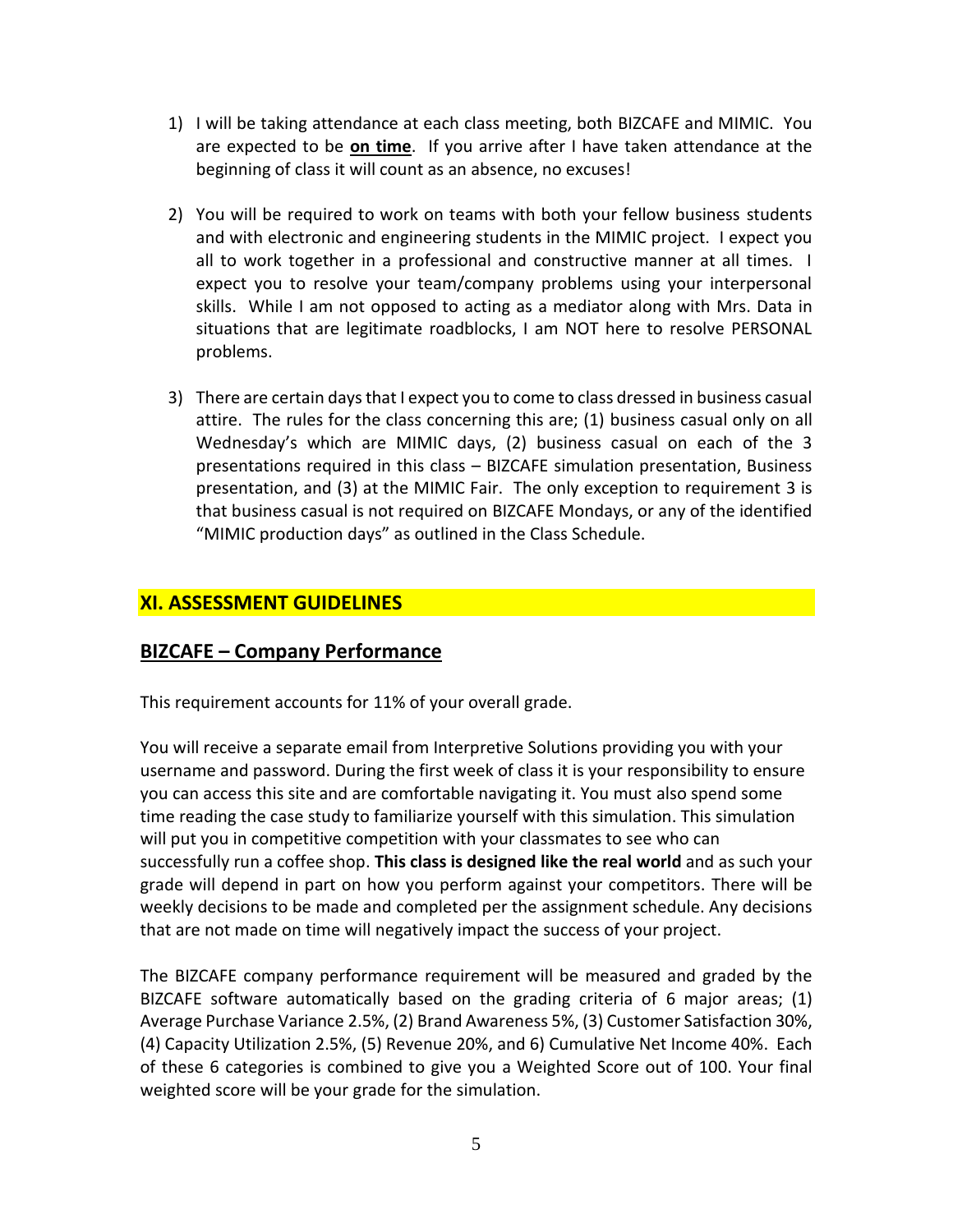# **BIZCAFE – Quizzes**

You will have two open book quizzes to take through the BIZCAFE website and they will count 4% of your overall grade.

The first quiz (Case Quiz) will be taken after your practice round while the final quiz (Concepts Quiz) will be taken after you have completed your last competitive round in BIZCAFE. Both quizzes will be taken in class using the Interpretive platform. These quizzes will test your knowledge and understanding of the BizCafe simulation prior to beginning the simulation and at the completion of the project. Each quiz is worth 20 points and will count towards your overall grade.

## **BIZCAFE – Company Presentation**

You will be required to present to the class a report on your BIZCAFE company at the conclusion of the simulation game and it will count 7% of your overall grade.

It is important to summarize the efforts you have made during the first half of our course in carrying out the BIZCAFE simulation. The presentation will be in the form of a PowerPoint presentation and will be given to the business students only. You will also submit an electronic copy of your presentation to me through Blackboard. Please see the file *BIZCAFE Company Presentation Requirements* found under Course Documents in Blackboard for the requirements of this presentation.

## **MIMIC Weekly Company Reports**

You will be required to complete a weekly company report regarding that week's activity concerning your MIMIC Company and it will be worth 9% of your overall grade.

It is important in the real world to periodically give progress reports to your supervisor on important projects that you might be working on. This report will be due each Friday and submitted through Blackboard. Please see the file *MIMIC Weekly Report Requirements* found under Course Documents in Blackboard for the requirements of this weekly report.

## **MIMIC Budget Report**

You will be required to complete a company budget for your MIMIC Company and it will be worth 5% of your overall grade.

It is important to simulate the real world requirement for planning ahead for your company and as such you will be required to complete a budget for your company. Your company will not receive your cash advance, nor will you be allowed to make purchases without an approved budget. Any purchases made without proper approval will result in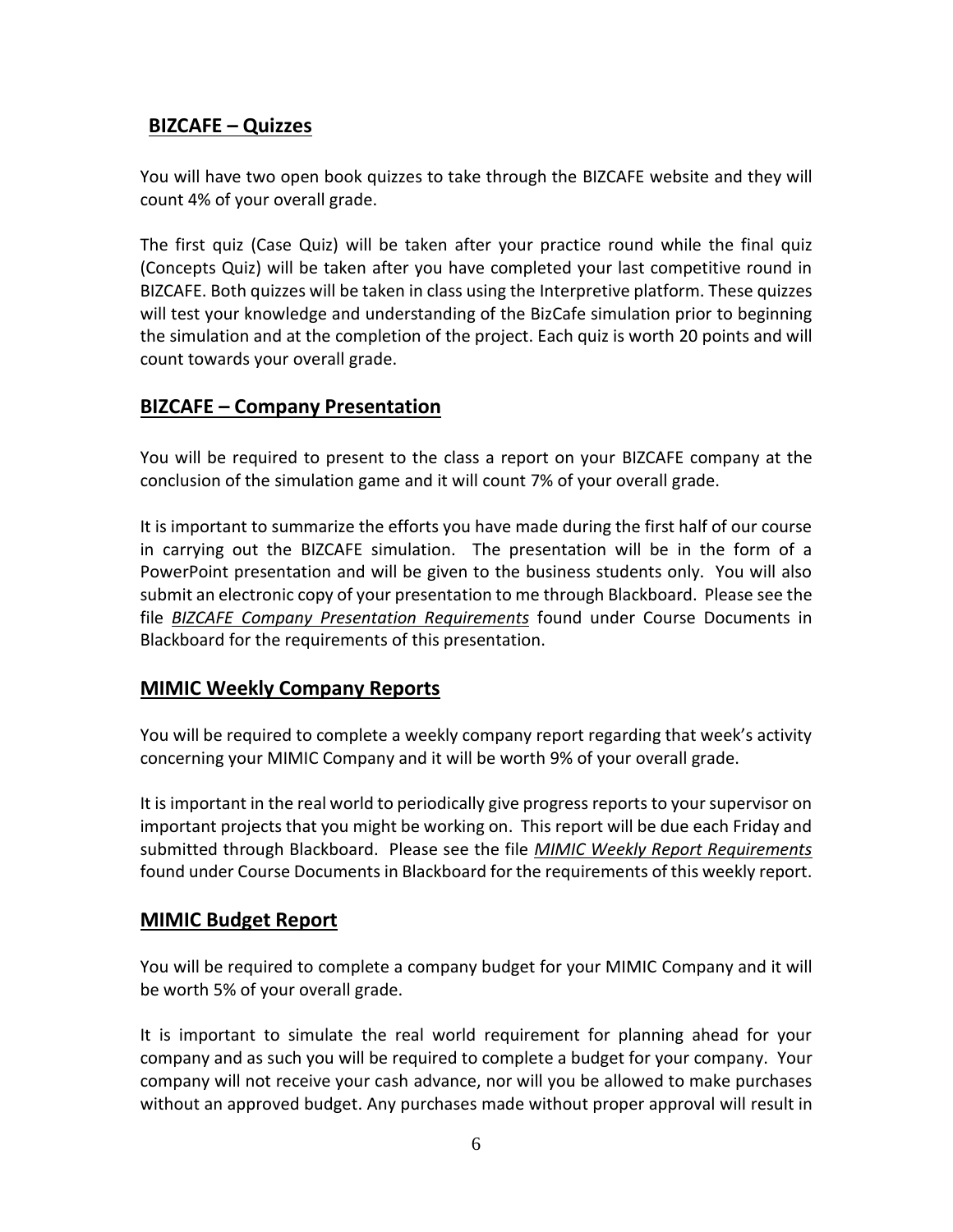not being reimbursed. See the *MIMIC Purchase Requirements* found under Course Documents in Blackboard. This report will be due early in your MIMIC project and must submitted on an Excel file through Blackboard. Please see the file *MIMIC Budget Requirements* found under Course Documents in Blackboard for the requirements of this report.

## **MIMIC Business Presentation**

You will be required to complete a business presentation for your MIMIC Company reporting on both marketing and accounting data. It will be worth 7% of your overall grade.

It is important to simulate the real-world requirement for presenting your business plans for your company and as such you will be required to present an oral report to the entire MIMIC class according to the course schedule. This report will be due late in your MIMIC project and must submitted on a PowerPoint file through Blackboard. Please see the file *MIMIC Business Presentation Requirements* found under Course Documents in Blackboard for the requirements of this report.

# **MIMIC Peer Evaluation**

You will be required to complete a peer evaluation of all of your MIMIC Company comanagers for business as well as the CAD and other students. It will be worth 11% of your overall grade. Please see the file *MIMIC Peer Performance Review* found under Course Documents in Blackboard for a sample of this performance review.

# **MIMIC Fair & Overall Project Quality and Participation**

You will be required to attend weekly meetings, produce a quality product, and as a final display of your work, you will be required to attend and participate in the MIMIC Fair. This will be worth 22% of your overall grade.

Your requirement is to abide by the dress code, be active and productive during your weekly meetings, and participate fully at the MIMIC fair. During the fair, you will be required to participate for a minimum of a 2-hour shift, and help in setting up your table, tearing it down at the end of the fair, and accounting for all fair transactions.

Upon completion of the MIMIC Fair all unused materials, inventory, and unsold products must be returned to the instructors. Failure to return these materials will result in a failing grade as these materials are property of the college.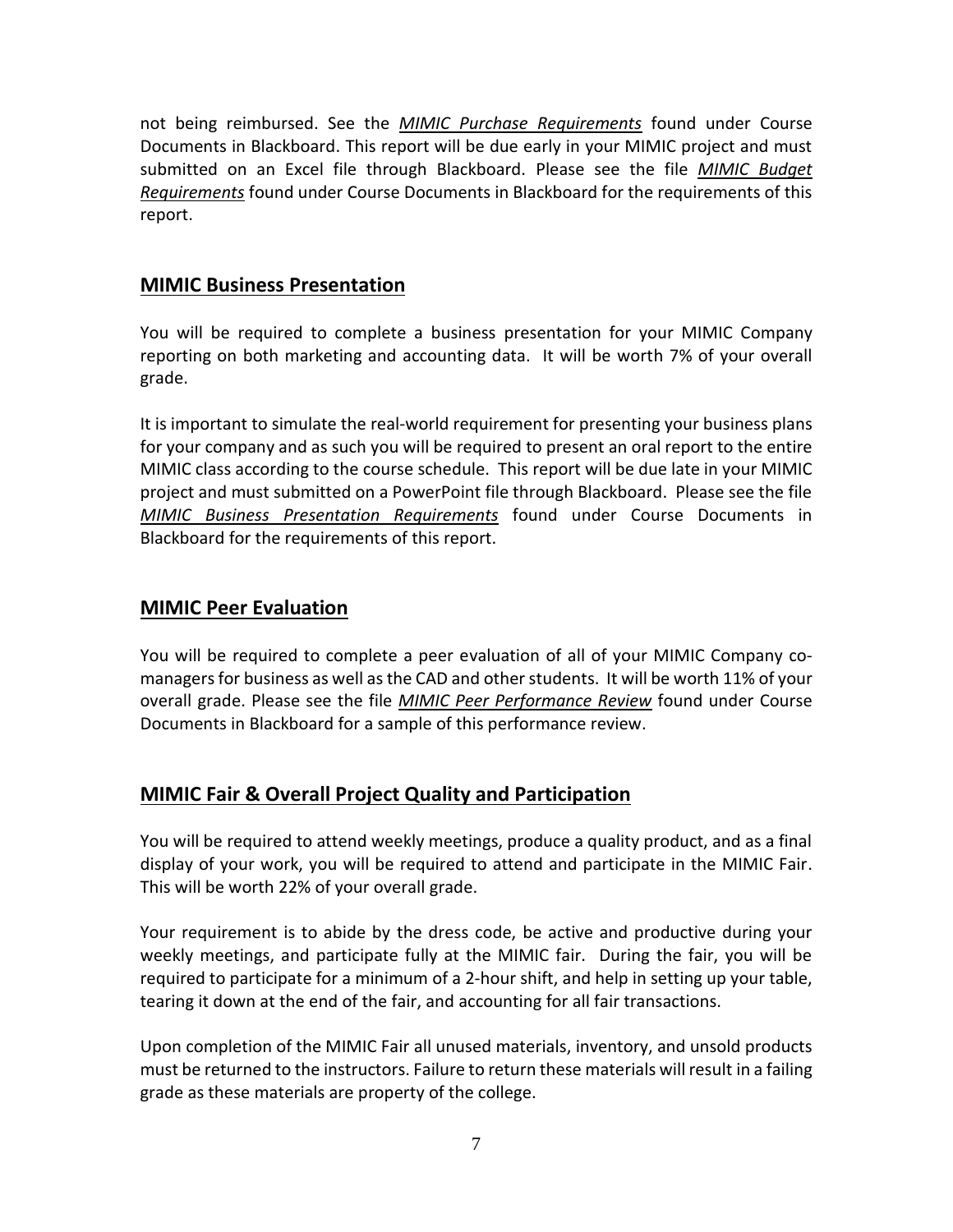## **XII. ATTENDANCE POLICY**

**Students are expected to be punctual and attend all classes**. Attendance will be worth 22% of your overall grade. Class begins at 1:00 PM and ends at 3:25 PM. Participation is necessary in all class discussions and company meetings. If I feel that your absences and/or conduct in the class will interfere with your progress and your ability to successfully complete this course, I have the right to drop you from the course without prior notice. If absence from class or company meetings is unavoidable, it is the student's responsibility to explain the absence. To receive consideration in extreme situations, you must provide written notification in advance. Additional work may be assigned and is at the discretion of the instructor. It will be the instructor's decision as to whether the work will be accepted for credit. In addition, points will be deducted.

## **XIII. LATE SUBMISSION POLICY**

All assignments are due on the date indicated on the Course Calendar located in Blackboard under Course Information. **ALL ASSIGNMENTS ARE DUE ON THE DATE IDENTIFIED IN THIS DOCUMENT. Since oral group presentations are an integral part of your assessment, it is imperative that you are present on the dates indicated.**

## **XIV. EXTRA CREDIT POLICY**

No extra credit is given in this course; however the instructor reserves the right to add additional assignment(s) as extra credit if considered beneficial to the learning process.

## **XV. PLAGIARISIM AND CHEATING POLICY**

Plagiarism involves using another person's exact words or thoughts without citing the source in your work. Plagiarism is therefore an illegal act that constitutes a type of theft from another individual. Such actions are not tolerated in the business world and will not be tolerated in class. Whenever exact quotes are used, citing the source of the original material is required. Illinois Valley Community College prohibits plagiarism in any form. Students found plagiarizing or cheating in any way will result in automatically failing the course and/or dismissal from the college.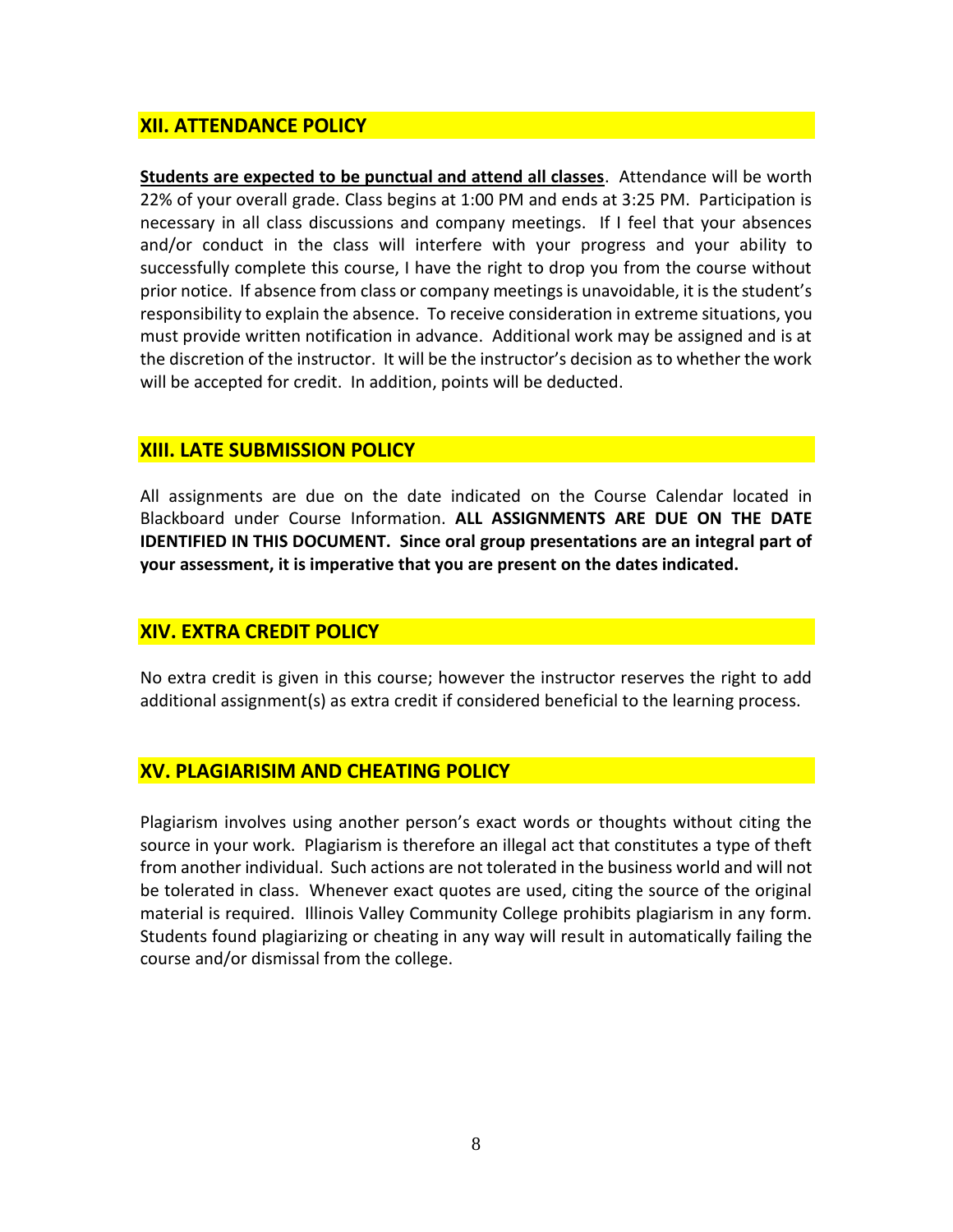## **XVI. SPECIAL NEEDS**

This course is designed to support diversity of learners. My hope is to create a safe environment for all students. If you want to discuss your learning experience, please talk to me as early in the term as possible. If you know you have, or suspect you have a disability (learning disability, physical disability, or psychiatric disability such as anxiety, depression, AD/HD, or others) for which you may need accommodations, please contact the Disability Services Office in C-211. Tina Hardy [tina\\_hardy@ivcc.edu,](mailto:tina_hardy@ivcc.edu) 224-0284) can help determine if you are eligible for support.

## **XVII. WITHDRAWAL POLICY AND FINANCIAL AID**

You may be withdrawn from the class in one of two ways;

**Instructor initiated –** Based on the attendance requirement outlined above, I reserve the right to withdraw a student from class without prior notification.

**Student initiated -** Effective Summer 2011, students will have the ability to initiate a withdrawal from classes. By completing the form in the Records Office or using WebAdvisor, the student is authorizing IVCC to remove him/her from the course. Entering the student ID number serves as the student's electronic signature. **IVCC has the right to rescind a withdrawal in cases of academic dishonesty or at the instructor's discretion.**

Students should be aware of the impact of a withdrawal on full-time status for insurance purposes and for financial aid. It is highly recommended that students meet with their instructor or with a counselor before withdrawing from a class to discuss if a withdrawal is the best course of action for that particular student. **The last day to withdraw for this class is April 7, 2020.** 

**Do not assume that the instructor will drop the student prior to the withdrawal date based on attendance or grades. It is the responsibility of the student to drop themselves if they decide to stop attending. Any student who has not withdrawn from the class after this date will receive a letter grade!**

## **XVIII. COMMUNICATING WITH THE INSTRUCTOR**

The instructor's contact information is listed above. You may contact me by phone, in person or email. I only respond to emails, calls, texts between the hours of 8AM and 8PM. Any communication received within this time period will be answered as soon as possible or within 24 hours. When contacting the instructor using email, be sure to place your full name in the subject line along with your class number and section.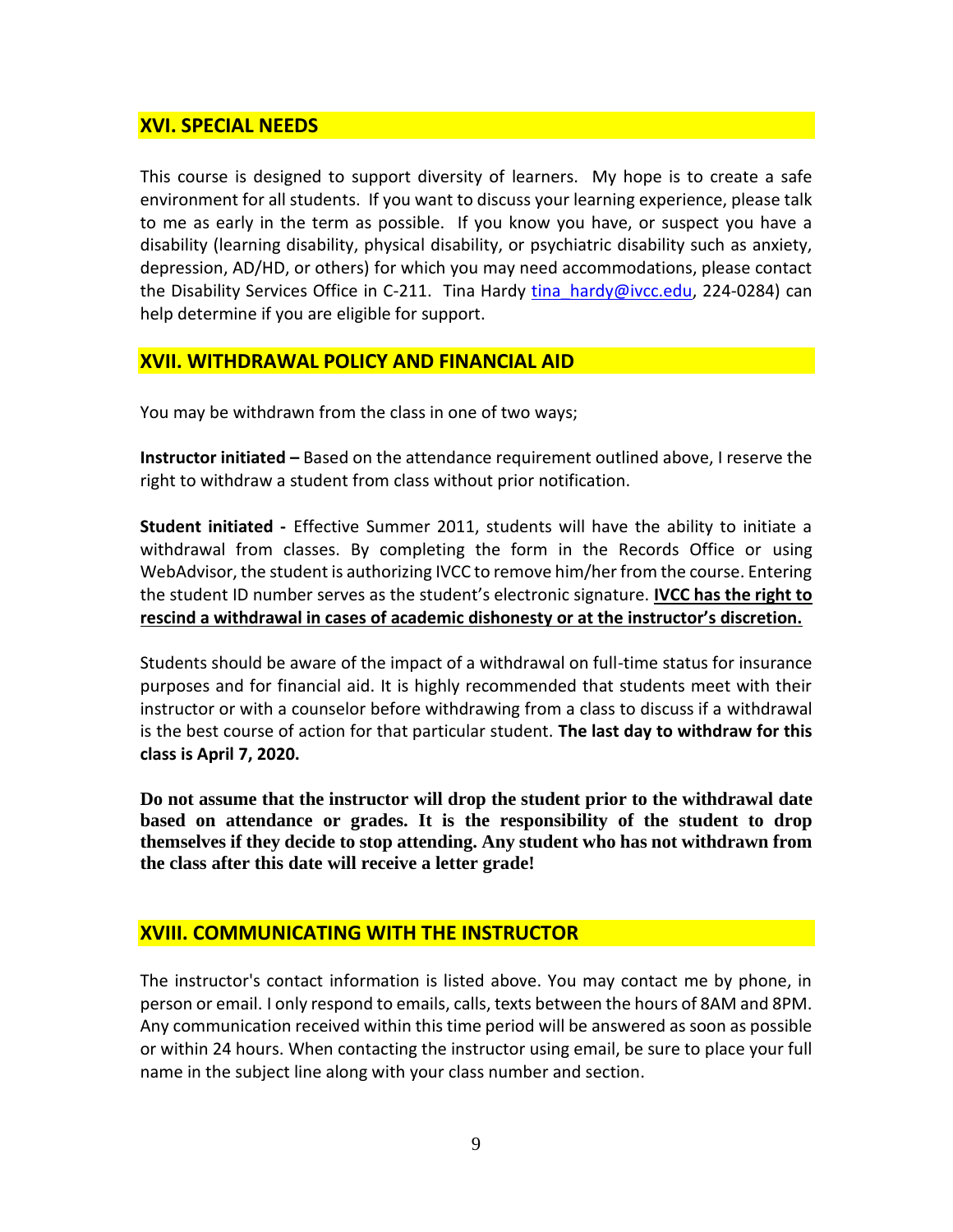#### **XIX. STUDENT EMAIL**

Should I need to communicate with the class I will send an email to your IVCC account. You are responsible for checking your IVCC email frequently. For information on accessing this account, go to [https://www.ivcc.edu/studenthelpdesk/.](https://www.ivcc.edu/studenthelpdesk/)

## **XX. ONLINE REQUIREMENTS**

## **BLACKBOARD**

All communication, grades, and most course documents will be provided for you through Blackboard. Your instructor will enroll you in your Blackboard class based on the class roster.

Please be sure to check Blackboard often for announcements from your instructor concerning all important information for this class. Also, please make sure to verify that your student email account is working. Important announcements may also be emailed to you through Blackboard by your instructor. It is the student's responsibility to insure that their student email is correct and working properly.

## **TECHNICAL ASSISTANCE**

The center provides individualized academic assistance to all students utilizing computer technology. The Help Desk Support Staff provides assistance to students in person, on the phone, and via e-mail.

| Phone:    | 815-224-0318                          |
|-----------|---------------------------------------|
| Location: | D <sub>201</sub>                      |
| Email:    | sdh@ivcc.edu                          |
| Web Page: | https://www.ivcc.edu/studenthelpdesk/ |

If you need assistance with communication tools or software issues, contact our staff. If you are having trouble with your computer, you will need to contact the manufacturer or the store where you bought it. If you are having trouble with your Internet connection, you should contact your Internet Services Provider (ISP).

IVCC has set up a "Student Technology Guide" for your convenience that includes directions for accessing the student's various accounts. This page is located at [https://www.ivcc.edu/studenthelpdesk/StudentTechnologyGuide.pdf.](https://www.ivcc.edu/studenthelpdesk/StudentTechnologyGuide.pdf)